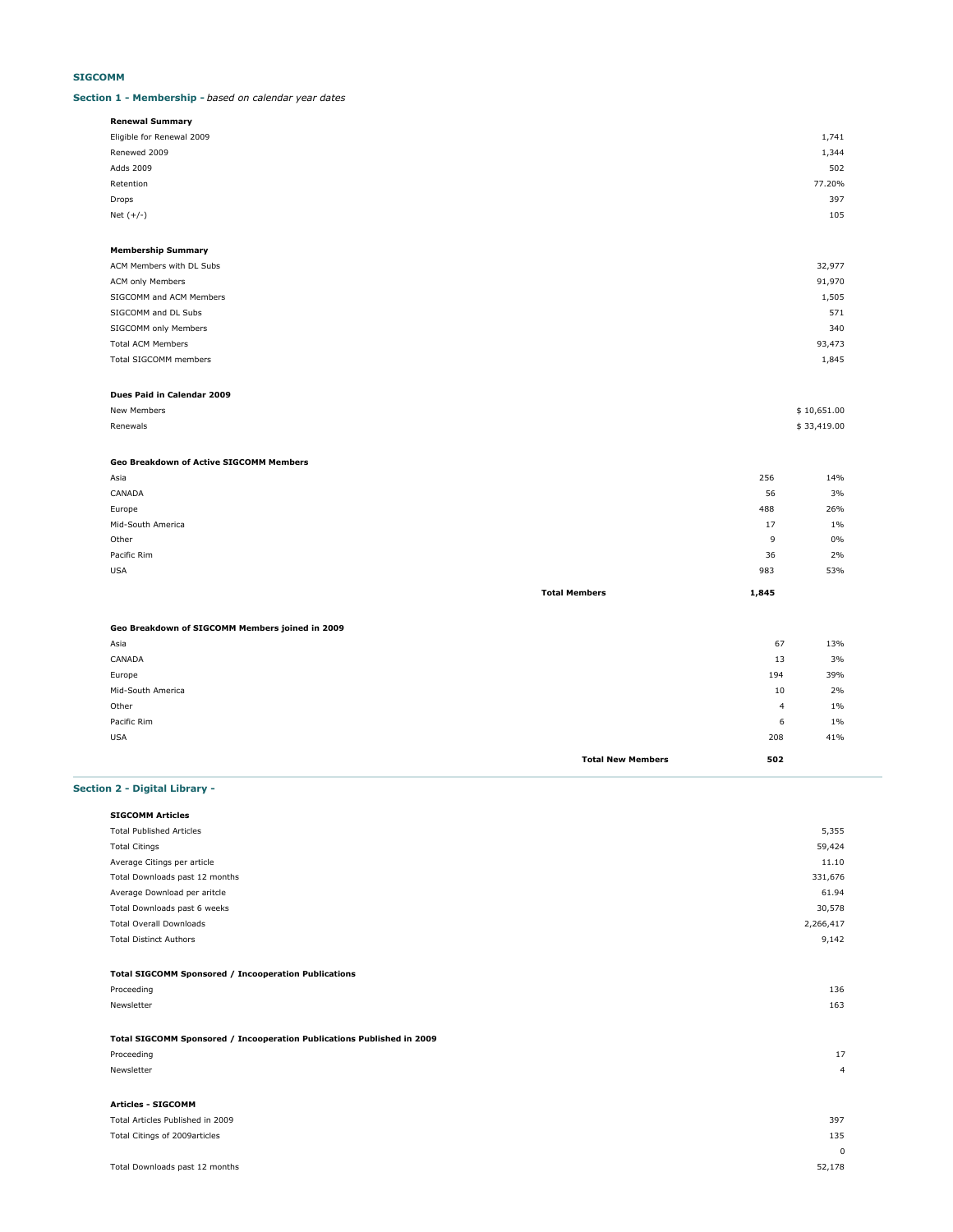|                                | 0              |
|--------------------------------|----------------|
| Total Downloads past 6 weeks   | 5,586          |
| <b>Total Overall Downloads</b> | n/a            |
| <b>Total Distinct Authors</b>  | 1,187          |
|                                |                |
| <b>Articles - SIGCOMM</b>      |                |
| Year Published                 | Total          |
| 1969                           | 16             |
| 1970                           | $1\,$          |
| 1971                           | 27             |
| 1973                           | 23             |
| 1974                           | 38             |
| 1975                           | 29             |
| 1976                           | 10             |
| 1977                           | 43             |
| 1978                           | $10\,$         |
| 1979                           | 44             |
| 1980                           | $\overline{7}$ |
| 1981                           | 41             |
| 1982                           | 34             |
| 1983                           | 79             |
| 1984                           | 47             |
| 1985                           | 53             |
| 1986                           | 53             |
| 1987                           | 56             |
| 1988                           | 45             |
| 1989                           | 62             |
| 1990                           | 59             |
| 1991                           | 61             |
| 1992                           | 102            |
| 1993                           | 104            |
| 1994                           | 157            |
| 1995                           | 160            |
| 1996                           | 103            |
| 1997                           | 243            |
| 1998                           | 172            |
| 1999                           | 231            |
| 2000                           | 277            |
| 2001                           | 264            |
| 2002                           | 255            |
| 2003                           | 406            |
| 2004                           | 254            |
| 2005                           | 282            |
| 2006                           | 337            |
| 2007                           | 335            |
| 2008                           | 397            |
| 2009                           | 397            |
| 2010                           | 41             |
|                                |                |
| <b>Citations - SIGCOMM</b>     |                |
| Year Cited                     | Citings        |
| 1969                           | $\overline{7}$ |
| 1970                           | $\mathbf 1$    |
| 1971                           | 17             |
| 1972                           | 6              |

| 1973 | 21                       |
|------|--------------------------|
| 1974 | 27                       |
| 1975 | $\overline{28}$          |
| 1976 | $\frac{15}{14}$          |
| 1977 |                          |
| 1978 | $\overline{\phantom{a}}$ |
| 1979 | 28                       |
| 1980 | $\overline{z}$           |
| 1981 | 23                       |
| 1982 | $\frac{11}{43}$          |
| 1983 |                          |
| 1984 | 84<br>44                 |
| 1985 |                          |
| 1986 | 34                       |
| 1987 | $^{40}$                  |
| 1988 | 92                       |
|      |                          |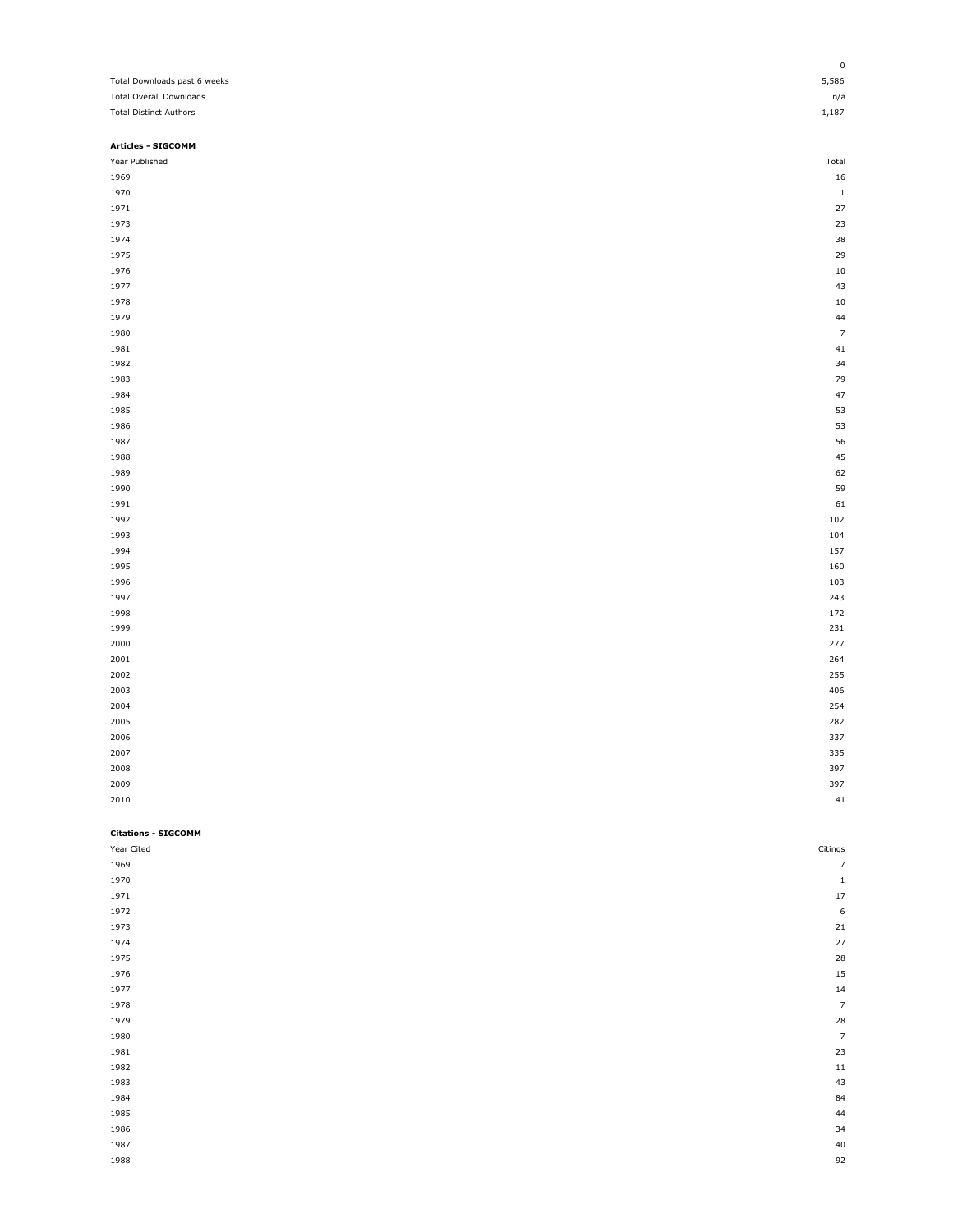| 1989 | 180    |
|------|--------|
| 1990 | 86     |
| 1991 | 190    |
| 1992 | 188    |
| 1993 | 289    |
| 1994 | 366    |
| 1995 | 487    |
| 1996 | 523    |
| 1997 | 952    |
| 1998 | 1,052  |
| 1999 | 1,362  |
| 2000 | 1,337  |
| 2001 | 1,909  |
| 2002 | 2,988  |
| 2003 | 3,703  |
| 2004 | 4,151  |
| 2005 | 5,243  |
| 2006 | 5,937  |
| 2007 | 8,185  |
| 2008 | 7,421  |
| 2009 | 10,002 |
| 2010 | 2,792  |
|      | 3      |

# **Section 3 - Chapters -**

| <b>Geographic Breakdown of Active SIGCOMM Chapters</b>   |                 |                        |                                      |                |
|----------------------------------------------------------|-----------------|------------------------|--------------------------------------|----------------|
|                                                          |                 |                        | <b>Total Active SIGCOMM Chapters</b> | 0              |
|                                                          |                 |                        |                                      |                |
| <b>Chapter Type Breakdown of Active SIGCOMM Chapters</b> |                 |                        | <b>Total Active SIGCOMM Chapters</b> | 0              |
|                                                          |                 |                        |                                      |                |
| Member Type Breakdown of Active SIGCOMM Chapters         |                 |                        |                                      |                |
| <b>Local Chapter</b>                                     | <b>Chapters</b> | <b>Chapter Members</b> | <b>ACM</b>                           | <b>Non ACM</b> |

| Local Chapter | Grapters<br>. | Gildulei Meilipeis | <b>мет</b> | NUILAUM.<br> |
|---------------|---------------|--------------------|------------|--------------|
| Totals        |               |                    |            |              |
|               |               |                    |            |              |

**Section 4 - Events -** 

**Geographic Breakdown of 2009 Events**

|                                | Sponsored/ Co-Sponsored | <b>InCooperation</b> |
|--------------------------------|-------------------------|----------------------|
| Asia                           | <b>.</b>                | 3                    |
| Europe                         | 11                      | 4                    |
| Mid-South America              | 0                       |                      |
| <b>USA</b>                     | -                       | 2                    |
| <b>Total Events</b>            | 19                      | 10                   |
|                                |                         |                      |
| Sponsored/ Co-Sponsored Events |                         |                      |

| <b>Total Events</b>    | 19    |
|------------------------|-------|
| <b>Total Attendees</b> | 1,104 |
|                        |       |

#### **Section 5 - Lists -**

# **Section 6 - Web Site -**

| <b>Sites for Calendar 2010</b>  |           |
|---------------------------------|-----------|
| Total visits                    | 186,953   |
| Total page views                | 844,392   |
| Total hits                      | 4,593,579 |
| Total unique visitors           | 80,200    |
| Total repeat visitors           | 13,049    |
| Average visits per day          | 824       |
| Average visits per week         | 5,765     |
| Average visits per month        | 24,981    |
| Average unique visitors per day | 558       |
| Average new visitors per day    | 353       |
| Average repeat visitors per day | 222       |